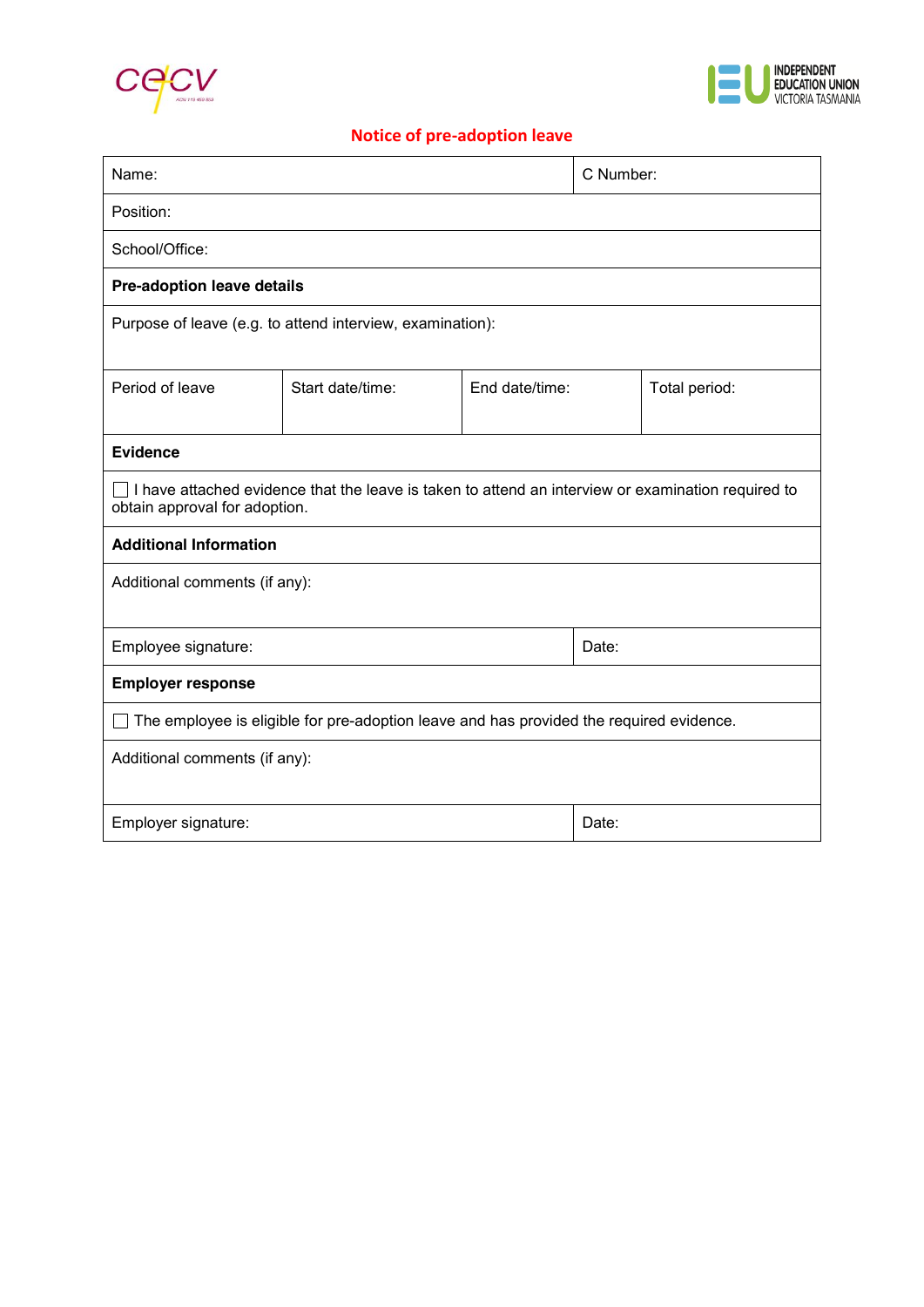



## **Notice of pre-adoption leave**

#### **Guidance Notes for Employees:**

- Read clause 10 of Appendix 1. Providing this completed form to your Employer satisfies the requirement for notice in clause 10(2).
- Provide to your Employer as soon as practicable.
- Enclose evidence that the leave is taken to attend an interview or examination required to obtain approval for your adoption of a child (e.g. letter from the relevant agency confirming interview date).
- If you are entitled to paid leave (e.g. annual leave), you may wish to take such leave instead of taking unpaid pre-adoption leave.